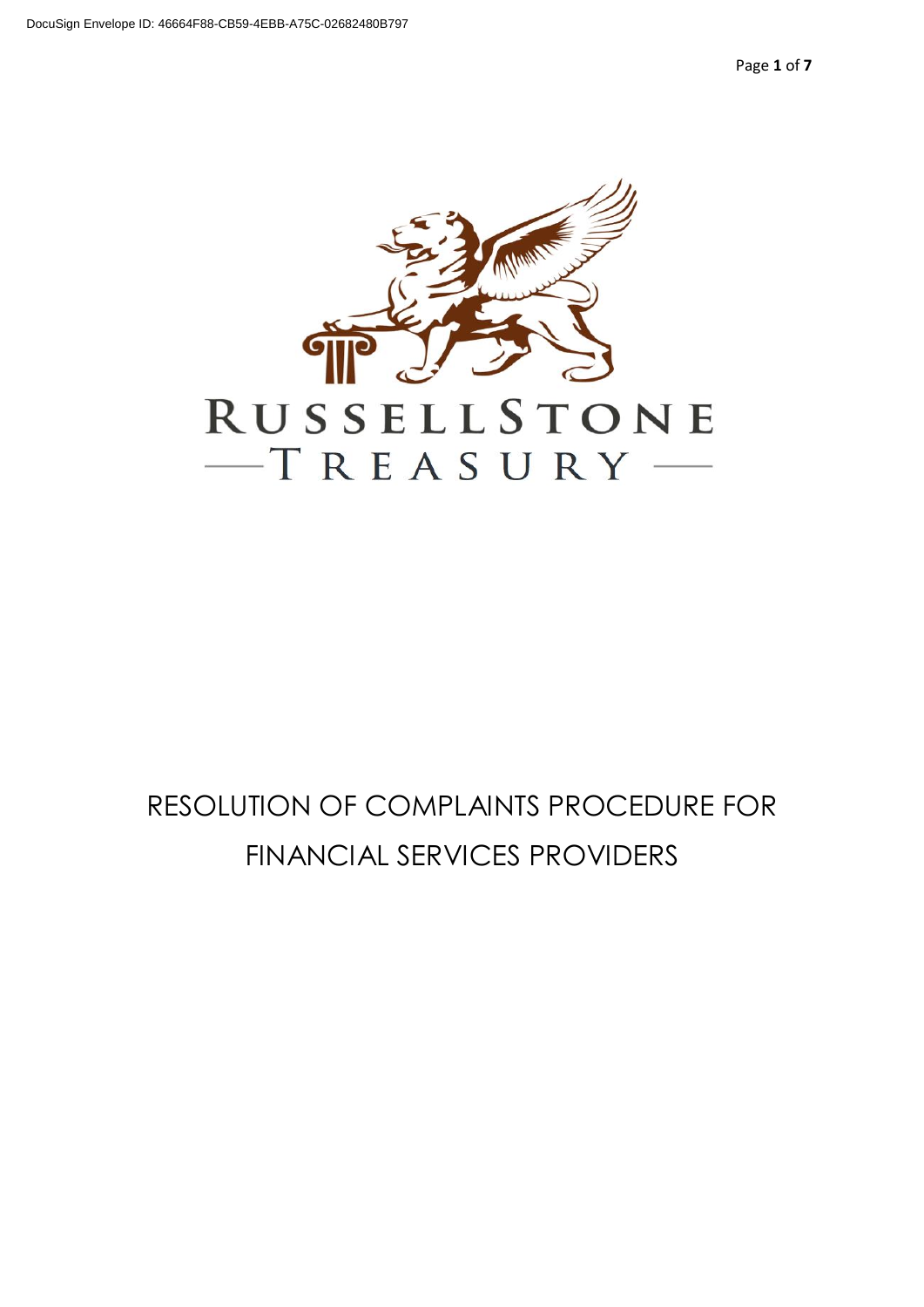### 1. INTRODUCTION

The Financial Advisory and Intermediary Services (FAIS Act 37/2002) provides a duty on every Authorised Financial Services Provider (hereafter "the Provider") to offer clients a formal process to resolve Complaints.

The process to resolve Complaints must offer the client an opportunity to lodge a Complaint with the Compliance Officer and that such Complaint must be resolved within 6 (six) weeks. Should it not be resolved within 6 (six) weeks, the matter can be escalated to the FAIS Ombud for a final ruling within 6 (six) months after a determination that the Provider cannot resolve the Complaint.

The Provider is constantly searching for new ways of improving client service experience through innovative ideas and personal attention. Client Complaints will be facilitated as fairly, effectively and promptly as possible.

Feedback from clients is highly valued as it gives the Provider the opportunity to constantly advance service delivery and processes by resolving any Complaints in a satisfactory manner.

### 2. DEFINITIONS

Unless the context clearly indicates otherwise, the following definitions shall have the meanings for purposes of this policy:

**"Complaint"** means a grievance or statement of dissatisfaction relating to a financial service rendered by the Provider or its Representatives to the complainant in which it is alleged that the Provider or a Representative:

- **•** has failed to comply with a provision of the FAIS Act or has wilfully or negligently rendered a financial service, and as a result, the complainant has or is likely to suffer damage or financial prejudice
- has treated the complainant unfairly

**"FAIS Ombud"** means the Ombud of Financial Services Providers as referred to in Sec 20(2) of the FAIS Act

**"Resolution"** means the process of resolving a Complaint in accordance with the internal Complaint Resolution procedures of the Provider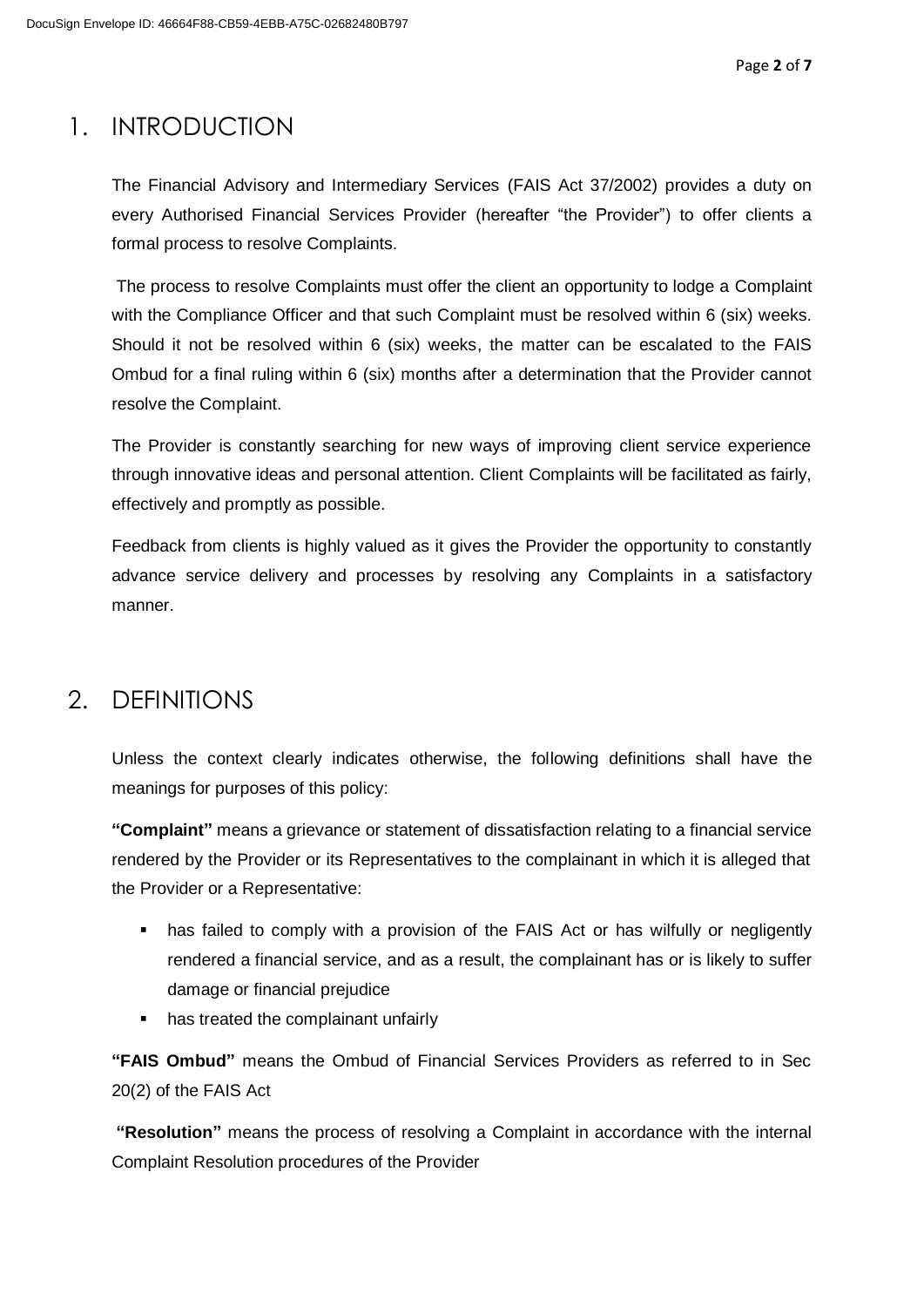**"Rules"** means a set of explicit governing principles of the office of the FAIS Ombud as published in the Gazette

### 3. COMPLAINTS MANAGEMENT MISSION

This document serves to state the commitment of the Provider in terms of Complaints Resolution. The Provider will maintain an effective Complaint Resolution procedure to ensure prompt Resolutions of written Complaints by means of:

- Enabling easy access to the dispute Resolution policies and procedures to the clients by means of our website or on request by mail, fax or email
- **•** Taking all necessary steps to investigate the Complaint after receipt and recording thereof, offering proper consideration
- **E** Addressing and resolving any Complaints received in a timely and fair manner
- Being transparent in the Resolution process
- **Ensuring that responsibilities and mandates are delegated to facilitate disputes and** an escalation process to staff with adequate expertise to improve services and dispute Resolution systems and procedures where necessary
- **E** Furnishing the client with comprehensive reasons and providing procedural advice and contact details of the relevant regulatory body in the instances where the outcome of a dispute is not satisfactory to the client
- Maintaining appropriate records of all Complaints for a period of 5 (five) years
- Implementing follow-up procedures to implement remedial actions to prevent similar Complaints from occurring and improve services and procedures
- If necessary, appointing an independent mediator to resolve the Complaint to the benefit of both the client and the Provider
- Empowering and properly train employees to deal with Complaints

### 4. COMPLAINTS PROCEDURE

A quick and appropriate response must be ensured when a Complaint is lodged and therefore a proper procedure must be in place to facilitate the response times and to whom it each step will be escalated.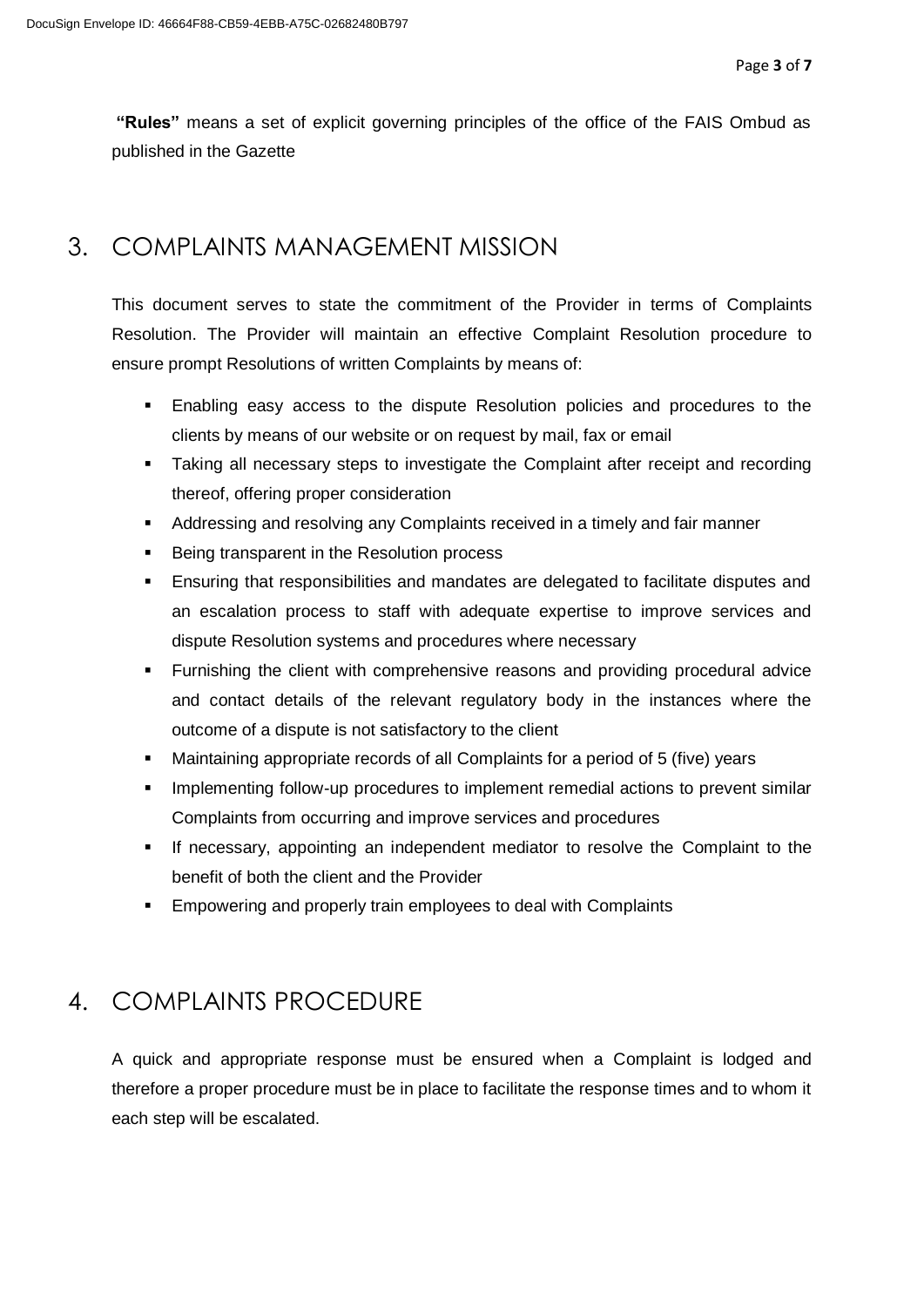#### 4.1 Submission

Any client can submit a Complaint to the Compliance Officer of the Provider with the following details:

| Address:                                 | <b>Contact details:</b>                 |
|------------------------------------------|-----------------------------------------|
| Office, Floor 2, The Club                | Tel: 072 351 1653                       |
| Cnr Pinaster and 18 <sup>th</sup> Street | E-mail: adriaan@horizoncompliance.co.za |
| Hazelwood                                |                                         |

0184

The Complaint must be in writing and contain the following information:

- Client details (name, surname, ID number, contact details, employment details)
- Date of Complaint and description thereof
- Any documentary proof, if applicable
- 4.2 Acknowledgement
	- Upon receipt, the Complaint must be validated and logged as a new Complaint on the Complaint Register
	- The Compliance Officer will acknowledge receipt of the Complaint in writing within 5 (five) working days
	- The Complaint will be assigned and investigated as a responsibility of the Compliance Officer together with the relevant entity and business unit concerned

#### 4.3 Reply and investigation

- Resolve the Complaint immediately or take the necessary action to resolve the Complaint within 5 (five) working days
- **.** If the above timeframe is not possible, advise the client of steps taken and expected date of Resolution
- The nature of the Complaint and the product type will also be taken into account when the above points are considered
- The Complaints Register must be updated with all developments and activities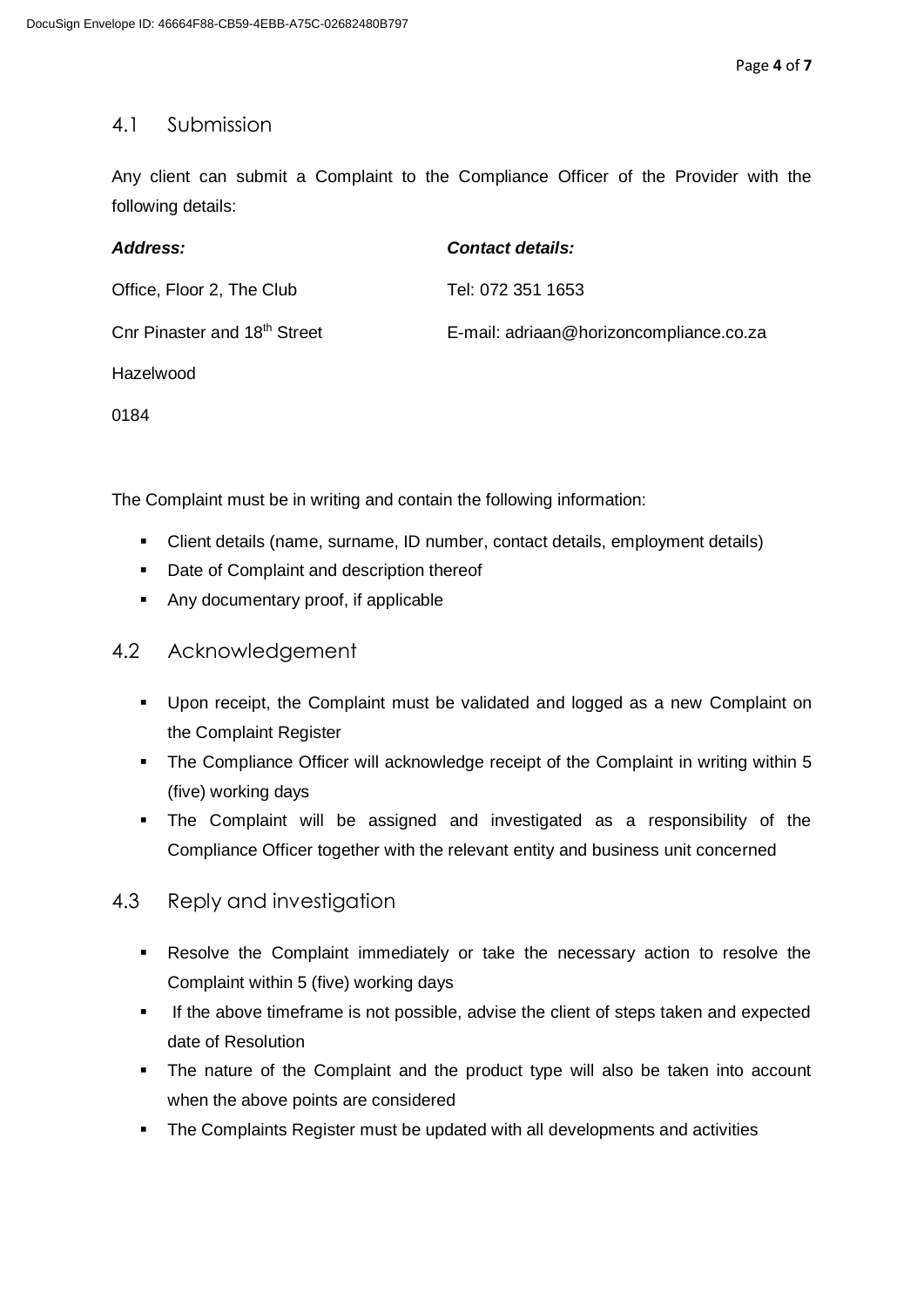▪ The client must be informed in writing of the Resolution and outcome of the **Complaint** 

No person who is directly involved in the Complaint is allowed to investigate same and the investigation shall be carried out by the Compliance Officer. No matter the outcome of the matter, the nature of the Complaint will be investigated to ensure that remedial action is taken to avoid that a similar Complaint arises in the future.

#### 4.4 Secondary Reply

- The client must be notified if the Complaint is not resolved within 6 (six) weeks
- **•** The client must further be informed of his/her right to approach the relevant regulatory authorities as set out at the end of this policy within 6 (six) months of the occurrence of the conduct giving rise to the Complaint
- Different regulatory bodies (including legal advisory bodies) may be contacted according to the nature of the product and services concerned

## 5. RIGHTS AND DUTIES OF THE PROVIDER

The Rules governing the proceedings of the office of the FAIS Ombud make provision for the following rights and duties of the Provider:

- The Provider has a right to be informed of the Complaint submitted to the Ombud to enable the Provider to respond thereto fully
- **The Provider may submit any information or documentation that is relevant to the Complaint**
- The Provider has a duty to submit further information if so requested by the Ombud and if needed, to discuss the matter with the Ombud
- The Provider has a duty to act professional and reasonable
- The Provider must cooperate with a view to ensuring efficient Resolution of the **Complaint**

### 6. THE OMBUD, ITS DETERMINATIONS AND LEGAL STATUS

When the Ombud accepts a Complaint in terms of Sec 27(5) of the FAIS Act, the office of the Ombud may require the FSP to pay a case fee.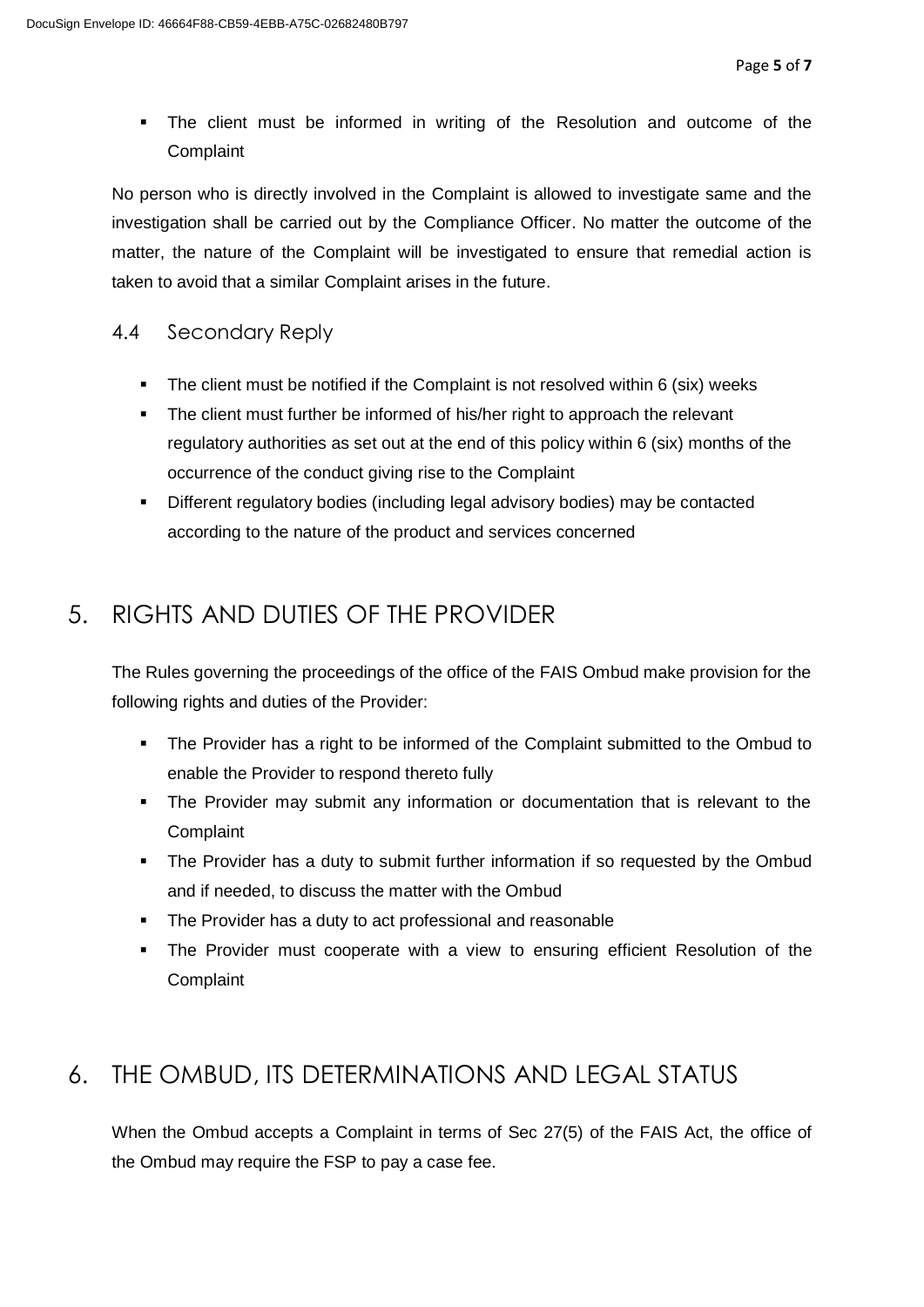Should a Complaint not be resolved through conciliated settlement, the Ombud will make a determination which can be a monetary award or any order that can be made by a court. The Ombud has the legal status of a civil court judgment.

A cost award may be made against the Respondent (the person against whom a Complaint was made). It is also possible for a cost award to be made against the complainant if his/her conduct was unreasonable, or it has caused/is likely to cause damages to the Provider's reputation, or if the complainant caused an unreasonable delay in the finalisation of the investigation.

### 7. APPEALS

The Ombud may grant leave to appeal to the Board of Appeal. An application for leave to appeal must be made within 1 (one) month of the Ombud's determination.

Should the Ombud refuse leave to appeal, a request can be directed to the chairperson of the Board of Appeal for permission to appeal within 1 (one) month of the Ombud's refusal. The applicant must inform the Ombud if such an application is made.

The Board of Appeal will make a determination and it will have the same status as a civil court judgment.

### 8. REGULATORY AUTHORITIES

#### 8.1 FAIS Ombud

| <b>Physical address:</b>  | <b>Client contact division:</b> | <b>Postal address</b> |
|---------------------------|---------------------------------|-----------------------|
| <b>FAIS Ombud</b>         | Tel: +27 12 470 9080            | PO Box 74571          |
| 473 Lynnwood Road         | Tel: +27 12 762 5000            | Lynnwood Ridge        |
| <b>Sussex Office Park</b> | Fax: +27 012 348 3447           | 0040                  |
| Block B, Ground Floor     | Email: info@faisombud.co.za     |                       |
| Lynnwood                  | Web: www.faisombud.co.za        |                       |
| Pretoria, 0081            |                                 |                       |
| South Africa              |                                 |                       |